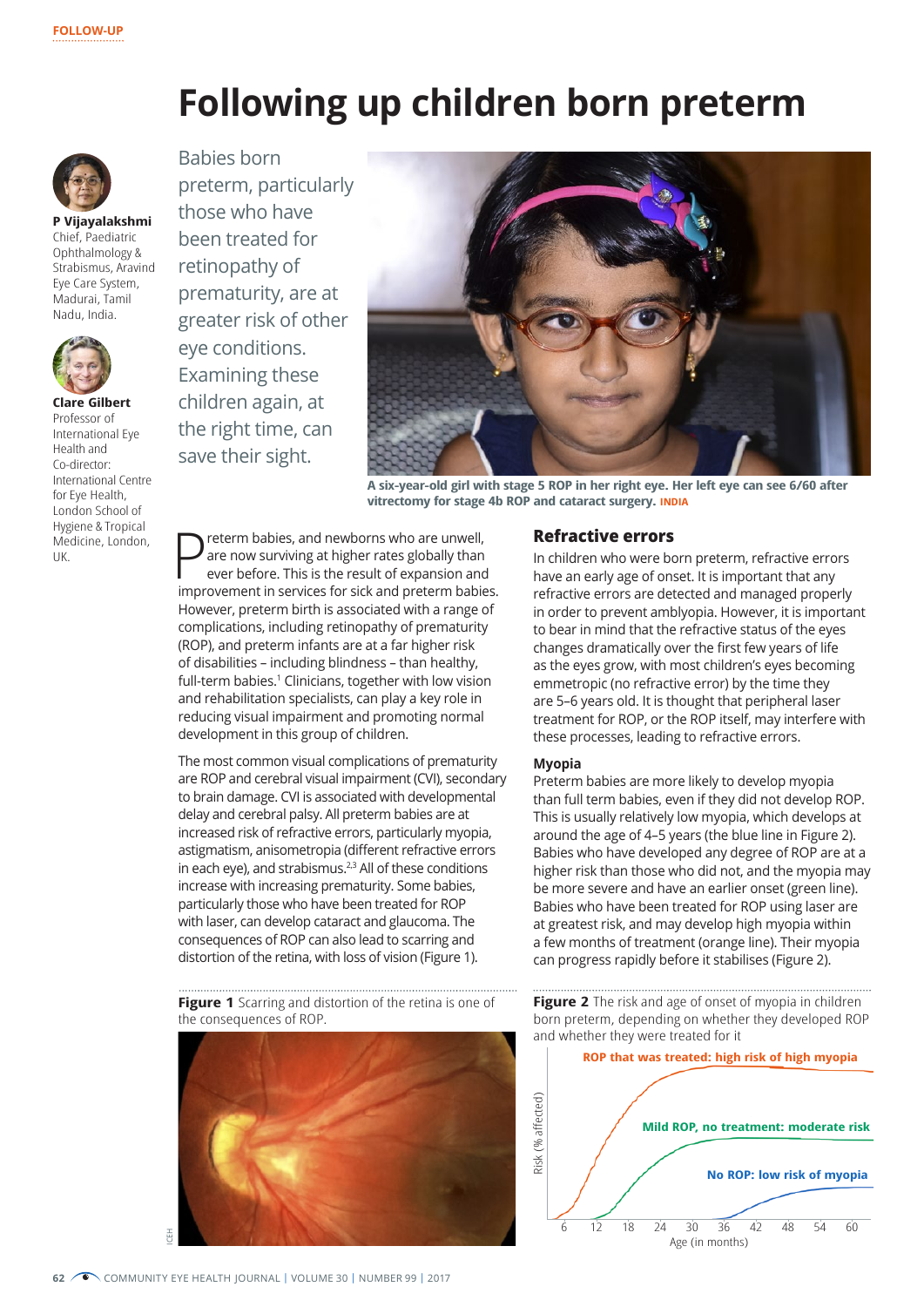| Table 1 Ocular complications of preterm birth and suggested timing of first examination |                                                                |                      |                                                                                                                          |  |  |  |
|-----------------------------------------------------------------------------------------|----------------------------------------------------------------|----------------------|--------------------------------------------------------------------------------------------------------------------------|--|--|--|
| Preterm baby with                                                                       | What to look for                                               | <b>Level of risk</b> | <b>Timing of first and subsequent</b><br>examinations                                                                    |  |  |  |
| No ROP                                                                                  | Myopia                                                         | Low                  | At 2 years of age and annually thereafter                                                                                |  |  |  |
| ROP, but no laser<br>treatment needed                                                   | Myopia, astigmatism,<br>strabismus                             | Moderate             | At 1 year of age and annually thereafter                                                                                 |  |  |  |
| ROP, treated with laser                                                                 | High myopia, astigmatism,<br>strabismus, CVI,<br>anisometropia | <b>High</b>          | At 3 months of age and every 3-4 months<br>to 2 years of age; then every 6 months to 6<br>years; and annually thereafter |  |  |  |

### **Astigmatism due to anisometropia**

Astigmatism (due to an irregularly shaped cornea) and anisometropia are common, particularly following ROP treatment. Both can lead to amblyopia, which can be bilateral, if not detected and treated early. Treatment involves spectacle correction and daily intermittent occlusion of the better-seeing eye, with frequent follow-up visits.

### **Strabismus**

Strabismus (squint) is less common than refractive errors and may occur either in isolation or with a refractive error. Children with cerebral palsy following preterm birth are more likely to have strabismus. The degree of misalignment can vary over time, making the decision whether and when to operate more difficult than in children who were born at term.<sup>3</sup>

## **Cerebral visual impairment and other eye conditions**

Cerebral visual impairment should be suspected if the parents report that their child does not seem to see normally in the absence of any obvious ocular cause (although optic atrophy often accompanies CVI).

Cataract and glaucoma can develop either spontaneously or following treatment for ROP. The management

of cataract and glaucoma in infants born preterm is extremely challenging, with glaucoma having a poor prognosis.

## **Assessing and following up young children born preterm**

It is recommended that all children who were born preterm are assessed by an ophthalmologist, particularly children who were treated for ROP and those with mild ROP which did not require treatment. However, there are no agreed guidelines for when this should be done. Table 1 gives some suggestions. At both initial and follow-up visits, consider the following:

- **•** Is the child developing normally?
- **•** Does the child seem to have normal vision?
- **•** Is strabismus or nystagmus present?
- **•** Does the retina look normal/healthy?
- **•** Is there a significant refractive error?
- **•** Are there any other eye problems, such as cataract?

Many parents believe that children born preterm develop more slowly than babies born at term. This is not the case in uncomplicated prematurity, and so it is important to assess the child's overall development (Table 2). Children born preterm are more likely to have *Continues overleaf* ➤

| 3 months                                                 | 7 months                                                 | 1 year                                                      | 2 years                                                    | 3 years                                 | 4 years                                            | 5 years                                    |
|----------------------------------------------------------|----------------------------------------------------------|-------------------------------------------------------------|------------------------------------------------------------|-----------------------------------------|----------------------------------------------------|--------------------------------------------|
| Begins to<br>develop a<br>social smile                   | Enjoys social<br>play                                    | Enjoys initiating<br>play with<br>others                    | <b>Walks alone</b>                                         | Climbs well                             | Goes upstairs<br>and downstairs<br>without support | Swings, climbs,<br>hops and<br>somersaults |
| Raises head<br>and chest<br>when lying on<br>the stomach | <b>Transfers</b><br>objects from<br>hand to hand         | <b>Reaches sitting</b><br>position<br>without<br>assistance | Points to<br>objects or<br>pictures when<br>they are named | Turns book<br>pages one at a<br>time    | Draws circles<br>and squares                       | Says name<br>and address                   |
| Watches faces<br>intently                                | Ability to track<br>moving<br>objects<br><i>improves</i> | <b>Bangs two</b><br>objects<br>together                     | <b>Begins</b><br>make-believe<br>play                      | Uses 4 to 5<br>word<br>sentences        | <b>Tells stories</b>                               | Can count 10<br>or more<br>objects         |
| Smiles at the<br>sound of your<br>voice                  | Responds to<br>own name                                  | Responds to<br>simple verbal<br>requests                    | <b>Demonstrates</b><br>increasing<br>independence          | Sorts objects<br>by shape and<br>colour | Co-operates<br>with other<br>children              | Likes to sing<br>and dance                 |
|                                                          | Finds partially<br>hidden objects                        |                                                             |                                                            |                                         |                                                    |                                            |

## **Table 2 Developmental milestones for children agencies for children and milestones for children and milestones**<br>Table 9 Developmental milestones for children aged three months to 5 years.